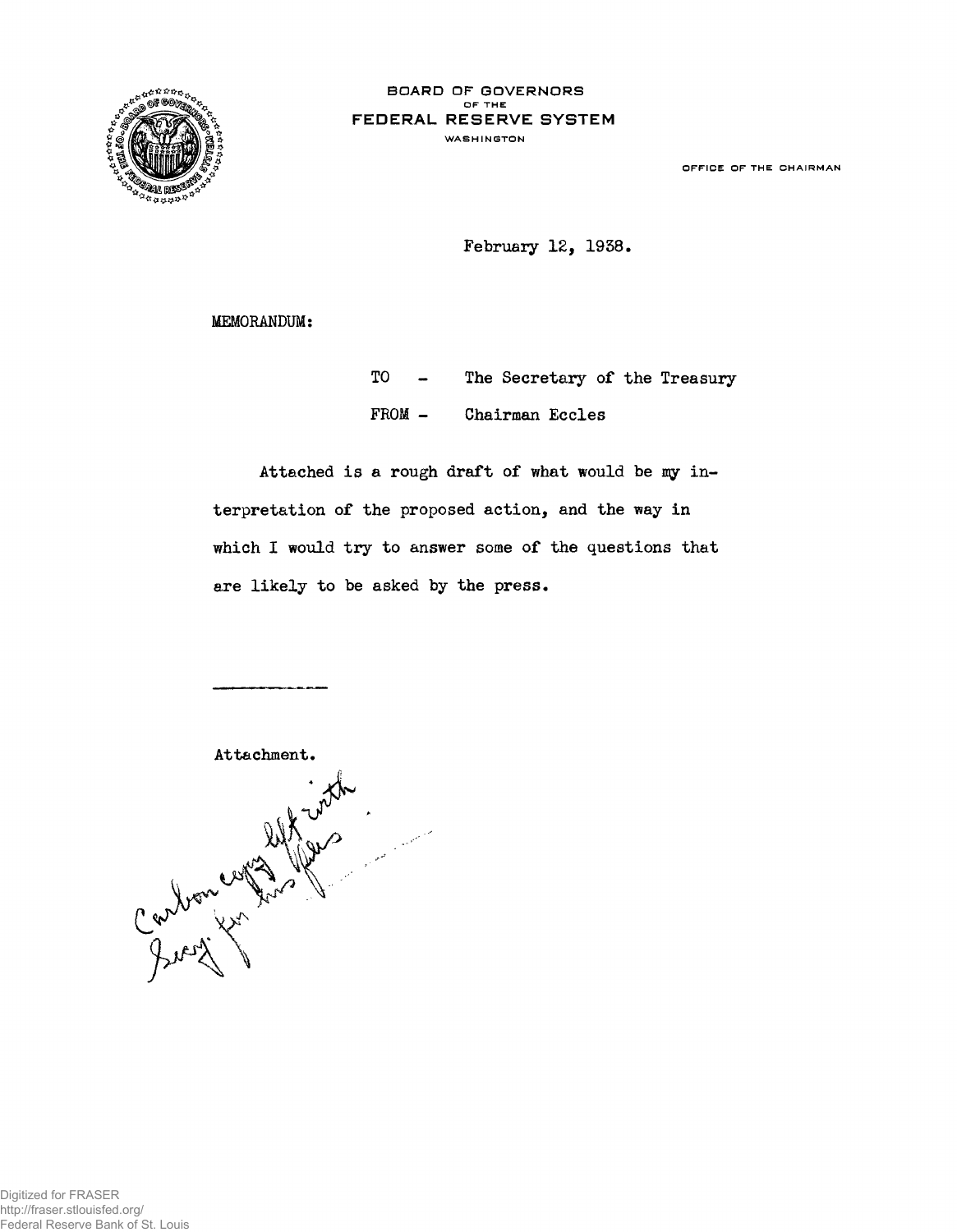It will be recalled that when the inactive gold account was set up, we were experiencing a very heavy inflow, which not only increased the deposits of the banks, but was allowed to take effect in adding to the excess reserves of the banking system. By using authority given by Congress to the Reserve System, a large proportion of this excess was in effect sterilized, end the action setting up the inactive gold account served to prevent additional acquisitions after that date from again building up the excess to a disproportionate size relative to credit needs and business conditions as they then existed.

The inactive fund was, of course, a new sort of instrument which could be made flexible in its application as conditions warranted, and, in fact, it has afforded a convenient instrumentality for placing funds directly and quickly in the money market, as was the case last fall when we had a desterilization of \$300,000,000, which the Treasury undertook at the request of the Reserve Board, acting on the recommendation of the Federal Open Market Committee. This was to meet a specific situation.

Since the fund was originally set up there has been a considerable change in the general business, fiscal and monetary situation. In the light of the changed conditions, it would appear to be appropriate to adapt the operation of the fund to the changed situation since it has the advantage of flexibility

Digitized for FRASER http://fraser.stlouisfed.org/ Federal Reserve Bank of St. Louis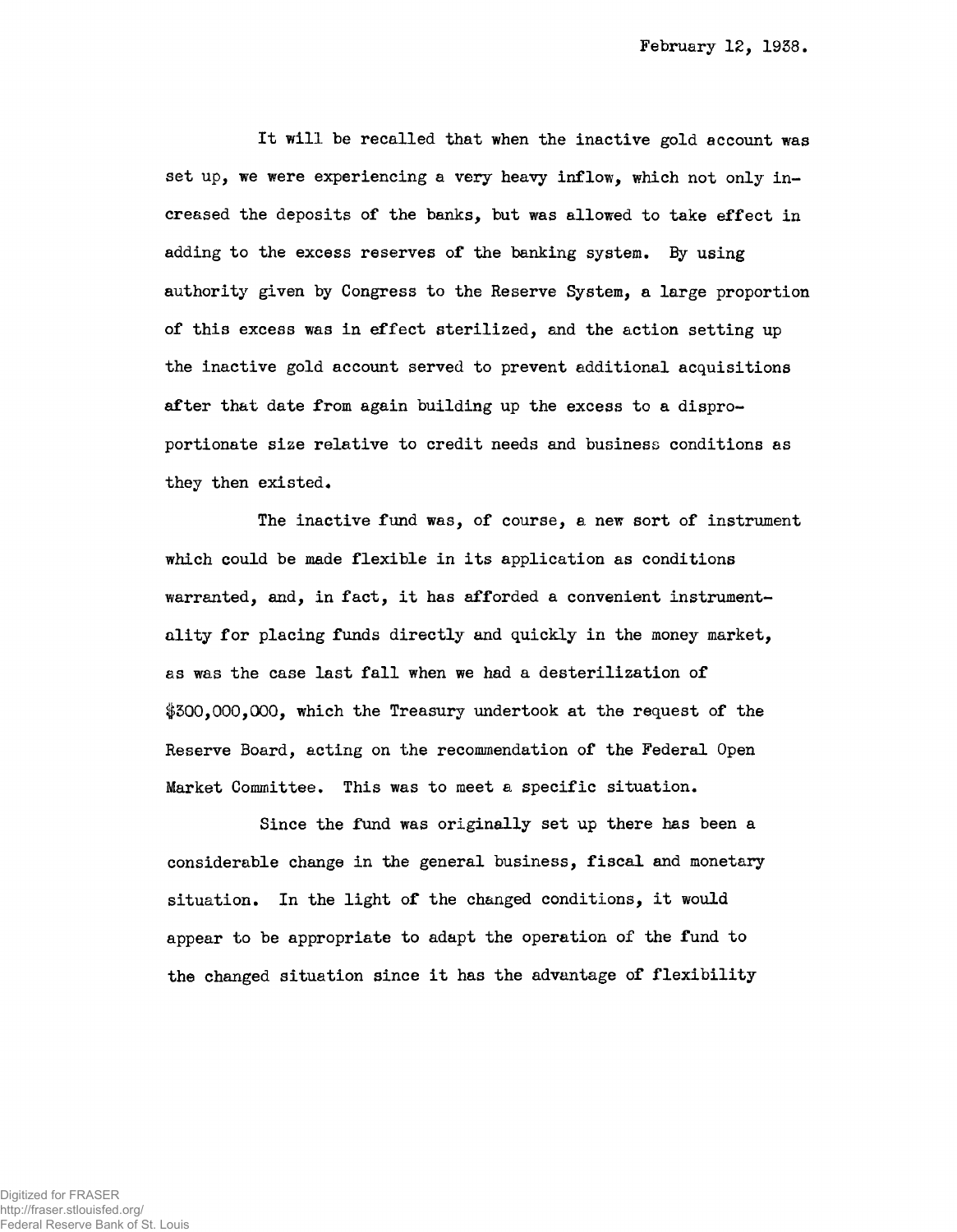in operation, whereas changing reserve requirements, for example, does not have the same advantages.

You might ask why the same thing could not be accomplished by some other means. That might be possible if the sole consideration were only to create additional excess reserves. However, I do not think under present conditions we would be justified in carrying out open-market operations or in reducing reserve requirements for the purpose of creating more excess reserves. Instead, it is obviously more appropriate to take the present action, which has the effect of adding to bank reserves while relieving the Treasury of borrowing for the purpose of keeping gold acquisitions from adding to bank reserves.

As to the question of what effect it might be expected to have, I would not want to venture into the realm of prophecy, but it seems to me that if it tends to have any monetary influence or psychological effect, it would not be deflationary. As you will note from the Treasury statement, gold that is withdrawn from the Treasury will not be deducted from the amount of incoming gold in computing the \$100,000,000 quarterly. The gold so withdrawn will provide an equivalent amount of cash and thus make the public debt less by this amount than would otherwise be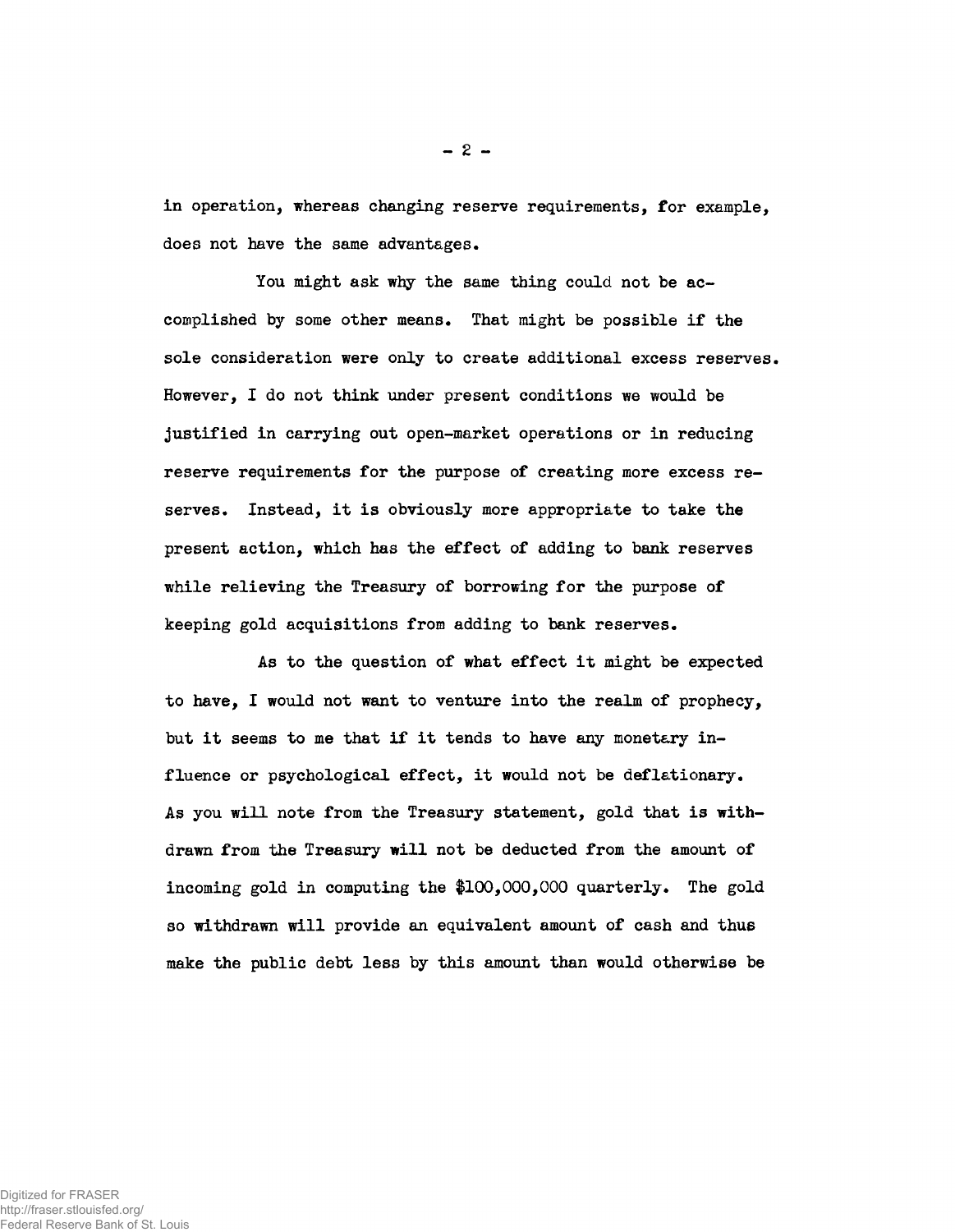the case.

As to the reason for a figure of #100,000,000 quarterly, it, of course, takes account of the general movement of gold at this time, and in effect puts a top on the amount that is to be permitted to flow into the monetary base. So that from the standpoint of the Reserve System, we know the maximum amount that may be added to the reserves in any quarterly period as a result of the action. This would not be the case, for instance, if sterilization were to be entirely discontinued. In that event, of course, the amount that would flow into excess reserves would be unpredictable and depend largely upon how much foreigners sent to us.

With regard to the timing of this particular action, that is always a matter of judgment, but it seems to me, in the light of the changed situation as compared to the time when the policy was instituted, that under present monetary, fiscal and business conditions, the action is appropriate.

As I view it, this adaptation of the operation of the fund relates to this whole general changed picture and is occasioned by general considerations which I have outlined, and not by any one consideration by itself. It would be a mistake, accordingly, to assume that it is prompted, for example, by purely monetary or fiscal considerations, or that it is regarded as anything in the nature of a major or cure-all move. It is, as

Digitized for FRASER http://fraser.stlouisfed.org/ Federal Reserve Bank of St. Louis - 5 -